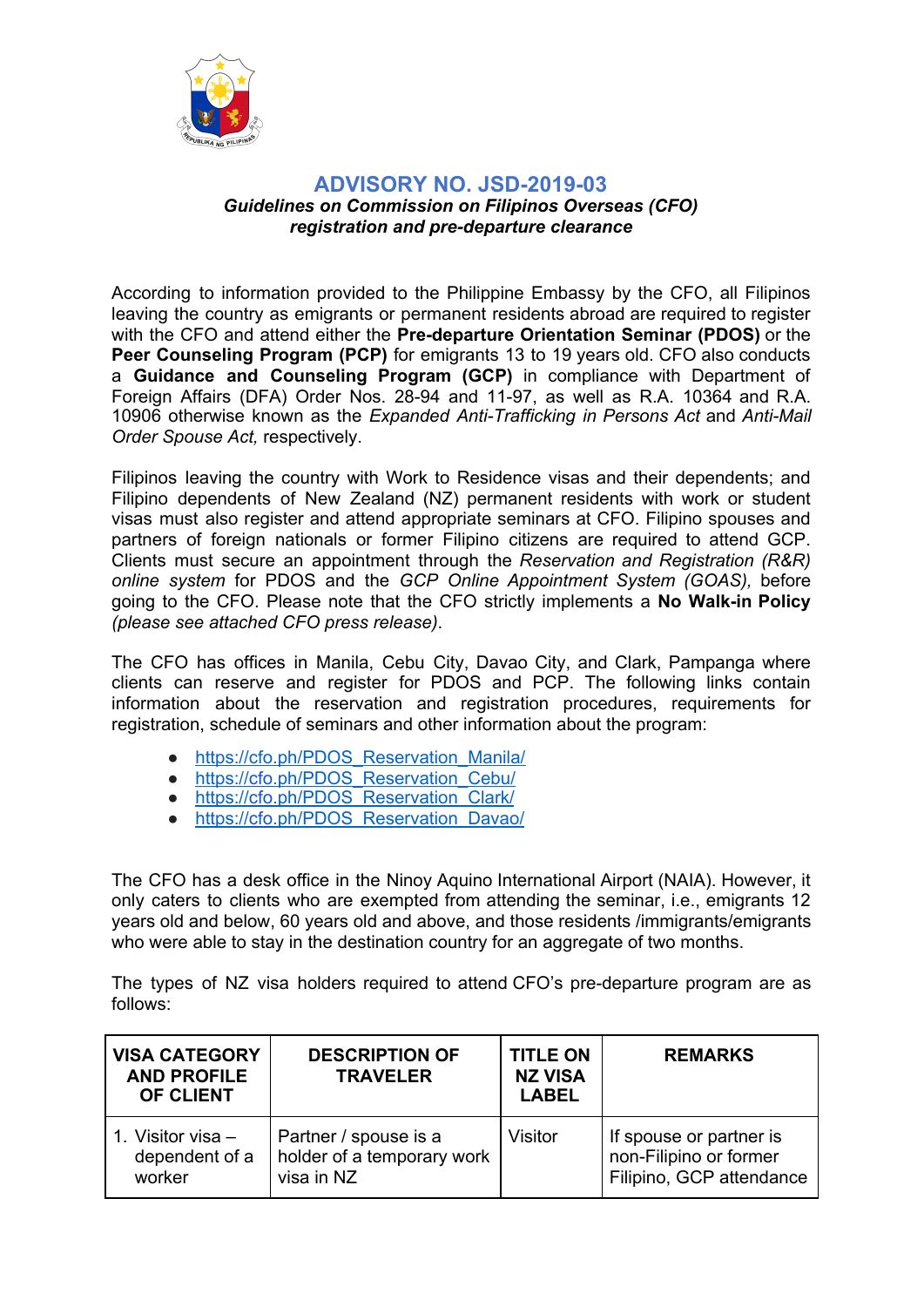|                                                                                                |                                                                                                                                                                            |                 | is required. Please<br>contact CFO.                                                                                      |
|------------------------------------------------------------------------------------------------|----------------------------------------------------------------------------------------------------------------------------------------------------------------------------|-----------------|--------------------------------------------------------------------------------------------------------------------------|
| 2. Visitor visa -<br>dependent of<br>NZ resident /<br>citizen                                  | Parents are NZ residents /<br>citizens                                                                                                                                     | <b>Visitor</b>  | Attendance at PDOS /<br>PCP is required. CFO<br>registration sticker<br>issued.                                          |
| 3. Visitor visa -<br>partner /<br>spouse of NZ<br>resident                                     | Partner / spouse is<br>Filipino NZ resident                                                                                                                                | <b>Visitor</b>  | Attendance at PDOS is<br>required. CFO<br>registration sticker<br>issued.                                                |
| 4. Visitor visa -<br>partner /<br>spouse of NZ<br>citizen                                      | Partner / spouse is NZ<br>citizen, former Filipino<br>citizen and non-Filipino NZ<br>resident                                                                              | Visitor         | Attendance at GCP is<br>required. GCP certificate<br>and CFO registration<br>sticker issued.                             |
| 5. Visitor visa -<br>partner /<br>spouse of NZ<br>citizen or of<br>non-Filipino NZ<br>resident | Will not stay in NZ<br>permanently, only a short<br>visit declared to<br>Immigration New Zealand<br>$(INZ)$ .                                                              | <b>Visitor</b>  | Attendance at GCP is<br>required. GCP certificate<br>issued. CFO registration<br>is not required.                        |
| 6. Limited visa -<br>partner /<br>spouse of NZ<br>citizen or<br>non-Filipino NZ<br>resident    | Restricted visa for limited<br>time. Will stay with NZ boy<br>/ girlfriend or partner. Visa<br>cannot be extended or<br>changed. Will definitely<br>have to return to PHL. | Limited<br>visa | Attendance at GCP is<br>required. GCP certificate<br>issued. CFO registration<br>sticker is not required.                |
| 7. Work visa -<br>dependent of<br>work visa<br>holder                                          | Partner / spouse is a work<br>visa holder. Open visa. No<br>employer listed.                                                                                               | <b>Work</b>     | If spouse / partner is<br>non-Filipino or former<br>Filipino, then GCP<br>attendance is required.<br>Please contact CFO. |
| Work visa -<br>8.<br>dependent of<br>a student                                                 | Partner / spouse is a<br>student visa holder. Open<br>visa. No employer listed.                                                                                            | <b>Work</b>     | If spouse / partner is<br>non-Filipino or former<br>Filipino, GCP attendance<br>is required. Please<br>contact CFO.      |
| 9.<br>Work visa -<br>partnership                                                               | Partner / spouse is NZ<br>citizen or non-Filipino NZ<br>resident. Open visa. No<br>employer listed.                                                                        | <b>Work</b>     | Attendance at GCP is<br>required. GCP certificate<br>and registration sticker<br>issued.                                 |
| 10. Work visa -<br>partnership                                                                 | Partner / spouse is a<br>Filipino NZ resident. Open<br>visa. No employer listed.                                                                                           | <b>Work</b>     | Attendance at PDOS is<br>required. CFO<br>registration sticker<br>issued.                                                |